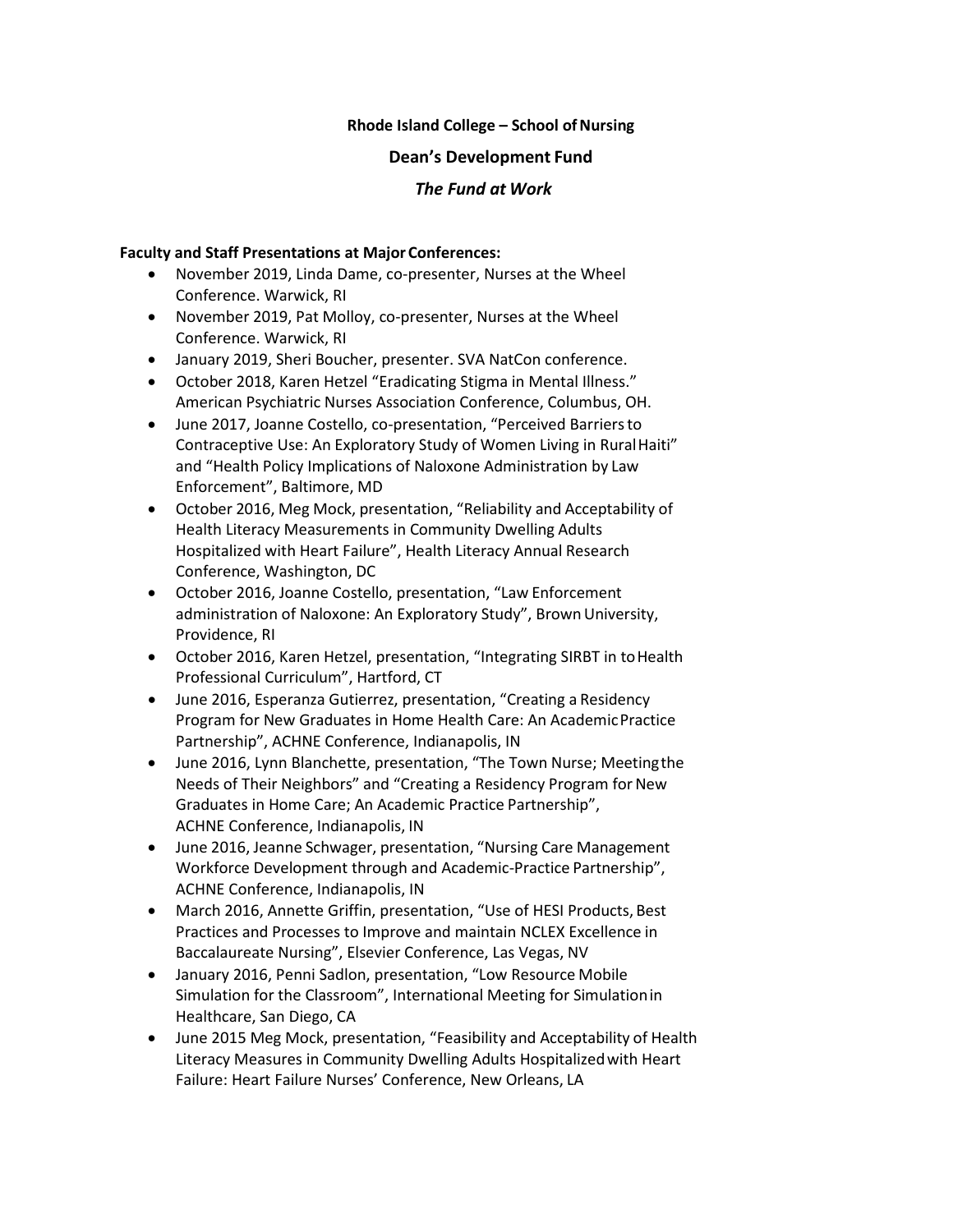- November 2014 Sylvia Ross, presentation, "Intrapertum Nurses Beliefs About Childbirth", 15<sup>th</sup> Healthcare Interdisciplinary Research Conference, Dublin, Ireland
- November 2014: Joanne Costello, presentation, "Evaluation of a Nurse-Initiated Routine HIV Testing Pilot on a Medical-Surgical Unit, The Association of Nurses in AIDS Care Annual Conference, Ft. Lauderdale, FL
- July 2014: Marie Wilks, poster presentation, "A Journey to Future Possibilities", The Portland Model DEU Conference, Portland,OR
- July 2014: Nicole Smith, poster presentation, "Excellence in Practice through Integration of Simulations into Pediatric Clinical Experiences., Annual Pediatric Nursing Conference, National Harbor, MD
- June 2014: Lynn Blanchette, poster presentation, "Partnering with Architects to Design a Community Health Station", June 2014 ACHNE Annual Institute, San Antonio, TX
- November 2013: Joanne Costello, presentation: "Implementation of routine HIV Testing in an Acute Care Hospital: A Nurse-Initiated Opt-Out HIV Testing program", Rhode Island Hospital, Bridging the Gap: Using evidence to deliver best practice at the bedside conference, Providence, RI
- July 2013: Judy Murphy, presentation: "Using Simulation to Integrate the Interprofessional Education Collaborative (IPEC) Core Competencies and Promote Patient Safety. 6th ", Annual EMS Summit: Harnessing the Energy, Embracing New Heights, Calgary, Canada
- June 2013: Lynn Blanchette, podium presentation (with Kathleen Gremel).
- Developing Political Astuteness in Undergraduate Students", ACHNE Conference, Raleigh, NC
- November 2012: Joanne Costello, podium presentation, "Implementation of Routine HIV Testing in an Acute Care Hospital: A Nurse-Initiated Pot- Out Pilot Project:, Association of Nurses in AIDS care Annual Conference, Tucson, AZ
- October 2012: Nicole Smith, poster presentation, "Excellence in practice through integration of simulation into pediatric clinical experiences", at the 39th Annual Conference on Professional Nursing Education and Development – Nurse Educators Journey of Excellence, Philadelphia, PA
- October 2012: John Deckro, podium presentation, "Outcomes from the HITS Scholar Program: Virtual CPRS Platform and More", National League for Nursing 7th Annual Technology Conference: Technology's Transformative Power, Spokane, WA
- June 2012: Lynn Blanchette, poster presentation and award recipient at the Association of Community Health Nursing Educators, Portland, OR
- June 2012: Marie Wilks, poster presentation, "Authentic Leadership In Teaching and Learning", 20th Annual Conference for Nurse Educators: Partners in Developing Tomorrow's Nurse, Hyannis, MA
- November 2011: Mary E. Byrd, Joanne Costello, Kathy Gremel, poster presentation "Changes in Political Astuteness Following an Active Learning Experience in Health Policy For Undergraduate Nursing Students", American Public Health Association Meeting, Washington, DC
- October 2011: Kim DeMasi, poster presentation at 38th Annual National Conference on Professional Nursing Education and Development
- June 2011: Nicole Smith, poster presentation at the 27th Annual Pediatric Nursing Conference, Lake Buena Vista, FL
- April 2011: Debra Servello, "Using Technology to Improve Performance Testing of Assessment Skills" at the 2011 ATI National Nurse Educator Summit, Orlando, FL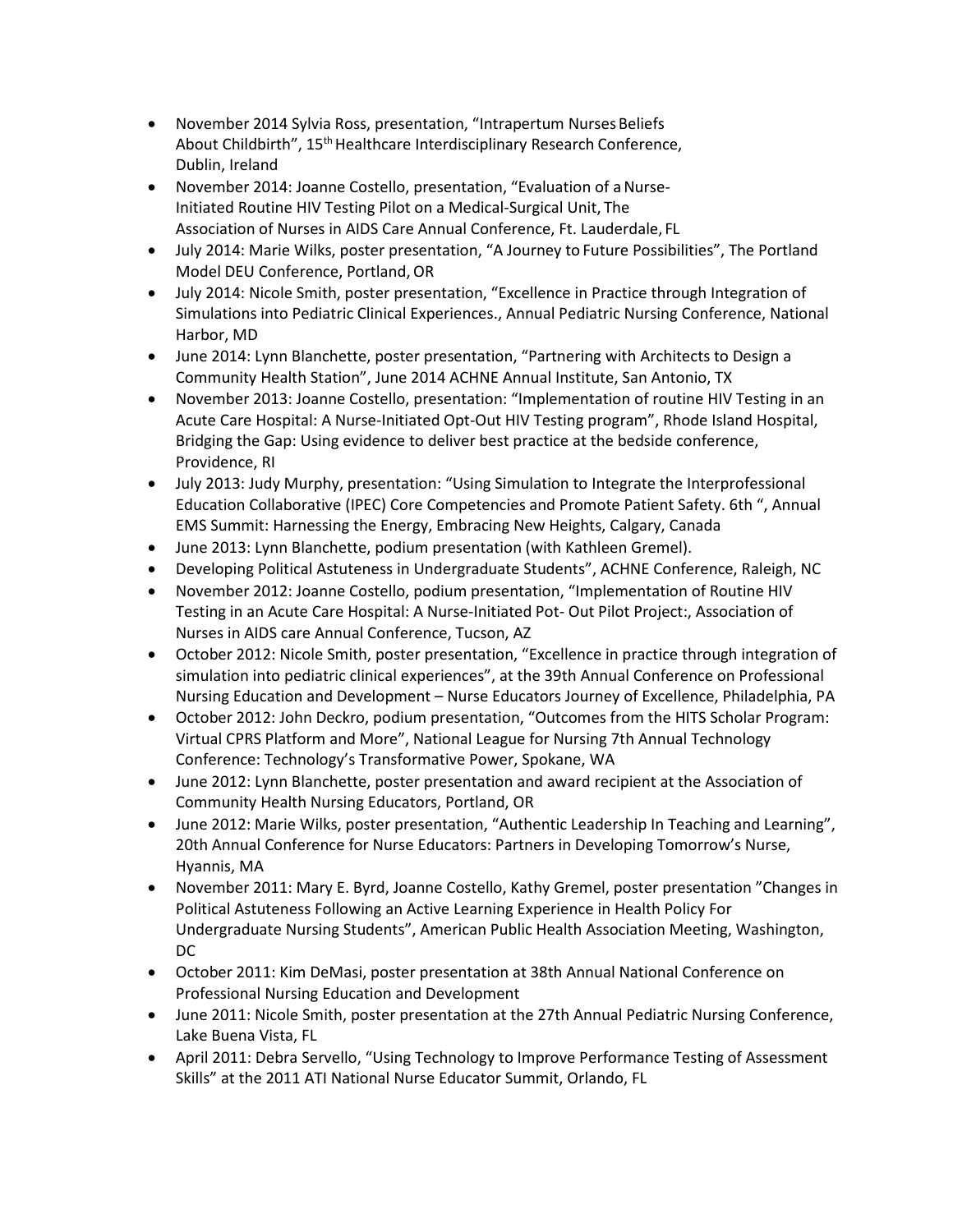- June 2010: Sylvia Ross, presentation at the Annual Meeting of the American College of Nurse-Midwives, Washington, DC
- June 2010, Lynn Blanchette, podium presentation "An integrated, multi- faceted Approach to Cultural Competence" ACHNE & ASTDN Meeting, Arlington, VA
- June 2010, Kathleen Gremel, podium presentation "An integrated, multi- faceted Approach to Cultural Competence" ACHNE & ASTDN Meeting, Arlington, VA
- June 2010, Jeanne Schwager, podium presentation "An integrated, multi- faceted Approach to Cultural Competence" ACHNE & ASTDN Meeting, Arlington, VA
- March 2010: Joanne Costello, podium presentation, "Utilization of nurses to promote positive health outcomes: Global exemplars of HIV/AIDS prevention and treatment at Prevention and Comprehensive Management of HIV/AIDS/STI PUCE Conference, Ecuador
- February 2010: Karen Hetzel, presentation, "Domestic violence screening by nursing in the primary care setting" at Research & Evidence-Based Practice, Burlington, VT
- March 2009, Anne Carty & Patricia Quigley, "Integrating Simulation into a Nursing Curriculum: The Faculty Perspective, ERNS, Boston, MA
- August 2009: Sylvia Ross, podium presentation, "Educating for change: Nurse midwives teaching at the baccalaureate level at Annual Meeting of the American College of Nurse Midwives

# **Professional Development Activities for Faculty and Staff:**

- June 2020, Donna Huntley-Newby, attendance to ACHNE conference, virtual
- May 2020, NurseTim subscription for one year
- March 2020, Justin DiLibero, attendance and induction as a fellow at FCNS, Indianapolis, IN
- February 2020, Nancy Blasdell, attendance to NCLEX Next Gen Conference, Orlando, FL
- November 2019, Joanne Costello, attendance to APHA Conference, Philadelphia, PA
- November 2019, Linda Mendonca, attendance to APHA Conference, Philadelphia, PA
- October 2019, Megan Gaynor-Charette attendance to AWHONN RI, Providence, RI
- August 2019, Linda Mendonca, attendance to RINI Fundraising event, Smithfield, RI
- June 2019, Lynn Blanchette, attendance to ACHNE Conference, Phoenix, AZ
- June 2019, Michelle Bargteil and Nicole Smith, attendance to INACSL Conference, Phoenix, AZ
- March 2019, Patti Calvert, attendance to NACNS Conference, Orlando, FL
- June 2017, Kara Misto, attendance NLN Writing Retreat, Washington, DC
- June 2017, Nicole Smith, attendance Simulation INACSL Conference, Washington, DC
- June 2017, Debra Servello, attendance Leading Innovation: A Seminarfor Department Chairs, Washington, DC
- June 2017, Linda Mendonca, attendance ACHNE Conference, Baltimore, MD
- June 2017, Linda Dame, Exam View from Turning Technologies
- May 2017, Lisa Connelly, attendance Nurse Lead Workshop, Providence, RI
- April 2017 Meg Mock, attendance Barkley's National Conferencefor Nurse Practitioners in Acute Care, Miami, FL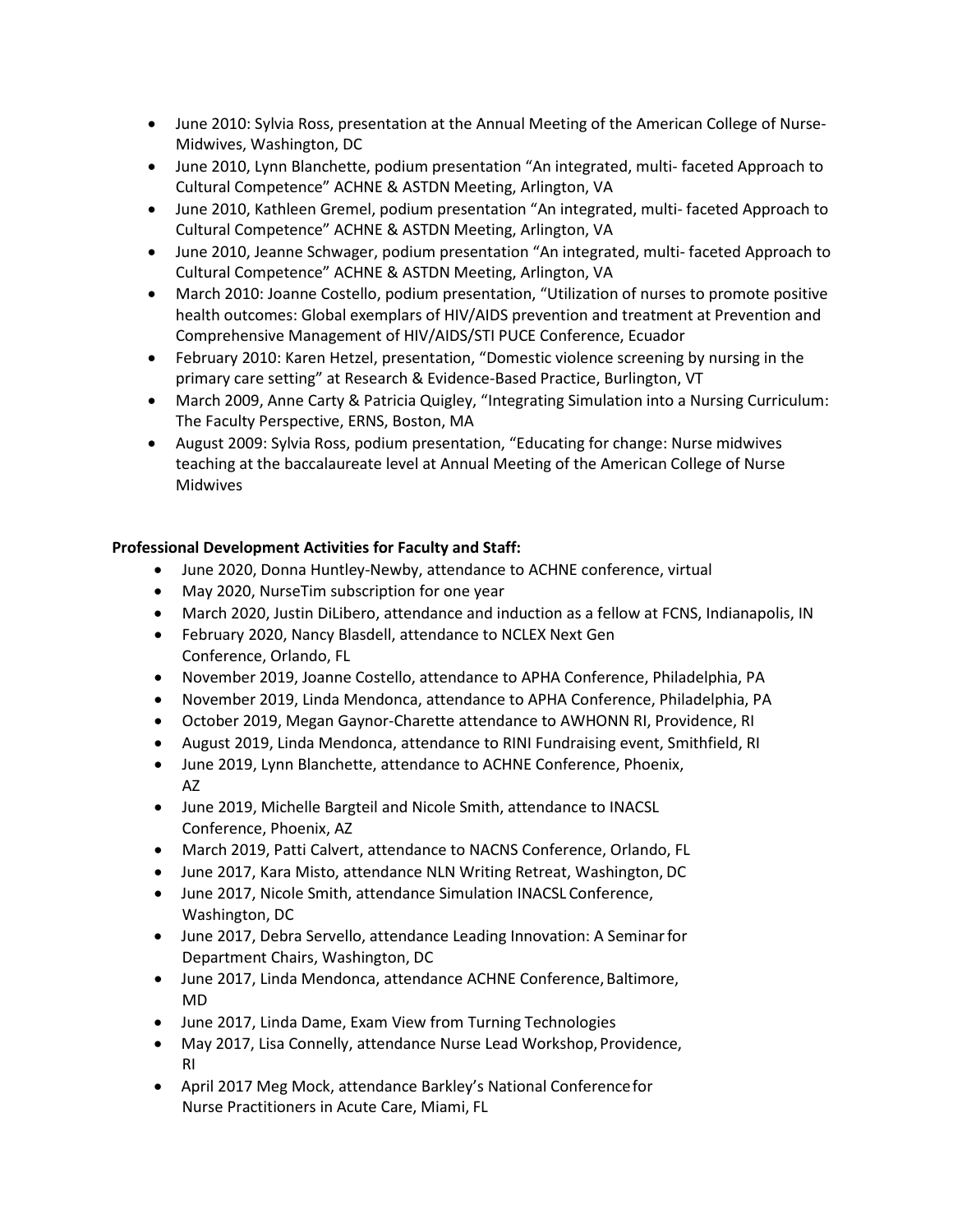- April 2017, Tamara DeSousa, attendance AACC Pathway toExcellence Conference, Dallas, TX
- March 2017, Kara Misto, attendance Brown UniversityConference, Providence, RI
- October 2016, Kathleen Smith, attendance APNA Annual Conference in Hartford, CT
- October 2016, Kara Misto, attendance ANCC National Magnet Conference in Orlando, FL
- September 2016, Karen Hetzel, attendance Mountain Measurement NCLEX Philadelphia, PA
- June 2016, Meg Mock, NLN Scholarly Writing Retreat, Washington, DC
- April 2016, Lynn Blanchette, attendance ATI Summit, Nashville, TN
- January 2016, Debra Servello, attendance AACN Doctoral Conference, Naples, FL
- January 2016, Manuela Lescault, attendance AACN Doctoral Conference, Naples, FL
- January 2016, Marie Wilks, attendance AACN DoctoralConference, Naples, FL
- January 2016, Linda Dame, Meg Mock, Debra Servello, On-line webinar– Preceptor Development
- September 2015, Meg Mock, attendance Update in HospitalMedicine 2015, Boston, MA
- October 2015, Deborah Kutenplon, attendance Transcultural Nursing Conference, Portland, OR
- October 2015, Elissa Emerson, attendance Psychopharmacology 2015, Boston, MA
- August 2015, Leslie Brown, attendance Genetics and GenomicsSummer Institute at National Institute of Health, Bethesda, MD
- June 2015, Lynn Blanchette, attendance ACHE Conference, Denver, CO
- February 2015, Cynthia Padula, attendance American Associationof Nurse Anesthetists, New Orleans, LA
- January 2015, Penni Sadlon, attendance IMSH Conference, NewOrleans, LA
- January 2015, Debra Servello, attendance AACN Doctoral Education Conference, San Diego, CA
- November 2014, Karen Hetzel, attendance AACN Conference, Baltimore, MD
- June 2014, Jeanne Schwager, attendance ACHNE AnnualConference, San Antonio, TX
- June 2014, Penni Sadlon, attendance International Nurses Associationfor Clinical Simulation and Learning (INACSL), Orlando, FL
- April 2014, Peggy Matteson, attendance Eastern NursingResearch Society 26<sup>th</sup> Annual Scientific Sessions, Philadelphia, PA
- April 2014, Debra Servello, attendance 2014 NONPF Conference, Denver, CO
- March 2014 Annette Griffin, attendance HESI Conference, Las Vegas, NV
- March 2014, Nancy Blasdell, attendance VA Nursing Academic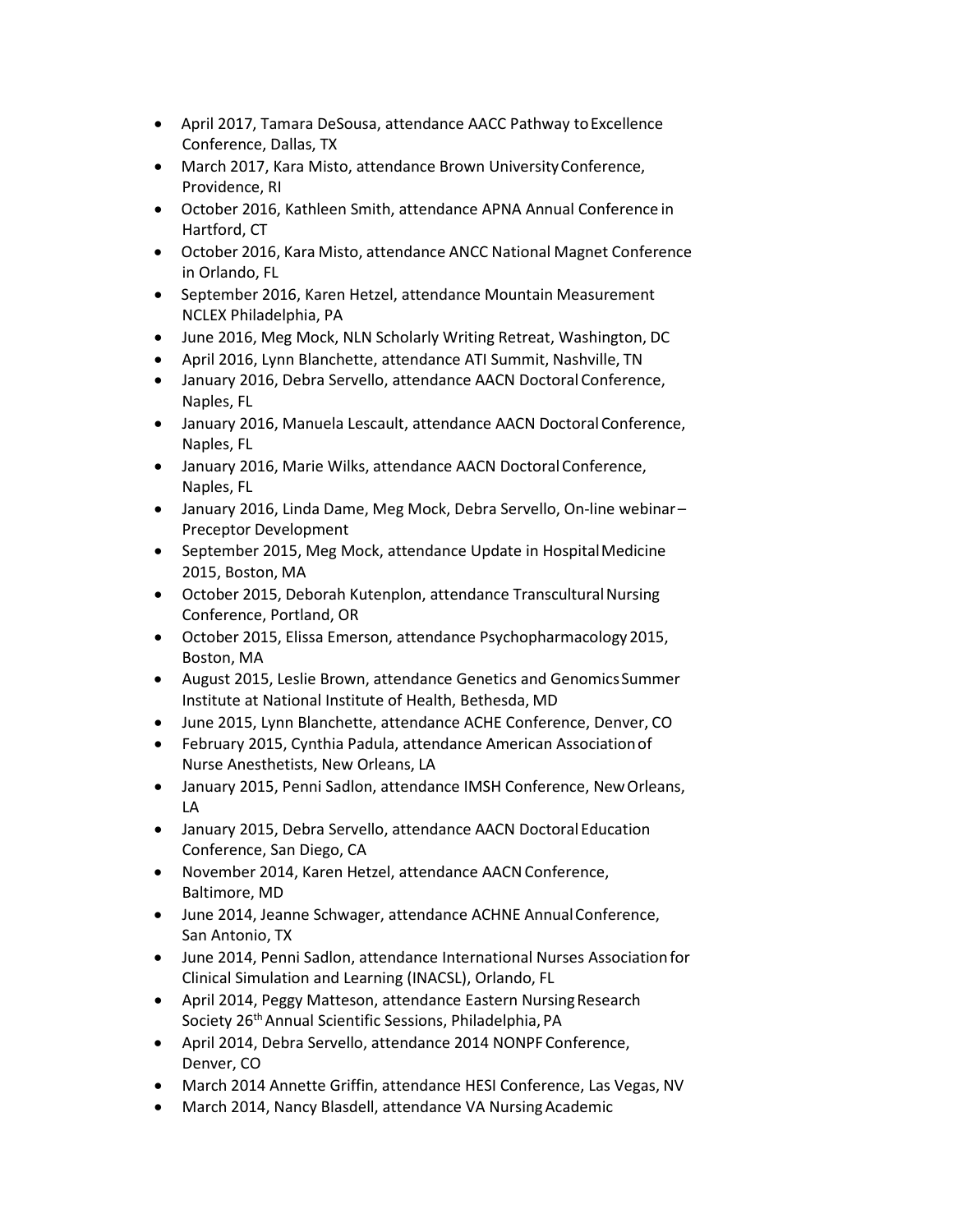Partnerships Conference, St. Louis, MO

- January 2013: Cynthia Padula, attendance AACN DoctoralConference Naples, FL
- November 2013: Meg Mock, attendance National Association of Nurse Practitioner Meeting, Washington, DC
- June 2013: Jeanne Schwager, attendance 2013 ACHNE Annual Conference, Raleigh, NC
- May 2013: Sylvia Ross, attendance American College of Nurse-Midwives 58<sup>th</sup> Annual Meeting, Nashville, TN
- May 2013: Jeanne Knight, attendance 2013 Fitzgerald AGACN live review Course, Boston, MA
- May 2013: Debra Servello, attendance Acute Care NP CertificationReview Course, Boston, MA
- April 2013: Yolande Lockett, attendance National Association of Pediatric NP, Orlando, FL
- February 2013: Anne Carty, attendance at AACN Faculty Development Conference, Jacksonville, FL
- January 2013: Debra Servello, attendance at NONPF Conference, Pittsburgh, PA
- December 2012: Patricia Quigley, registration for Web-basedGenetics Institute Online Genetics Course, Cincinnati Children's Hospital Medical **Center**
- November 2012: John Aflague, attendance at the American Psychiatric Nurses Association 26th Annual Conference, Pittsburgh, PA
- November 2012: Karen Hetzel, attendance at the American Psychiatric Nurses Association 26th Annual Conference, Pittsburgh, PA
- November 2012: Lynn Blanchette, attendance at The American Association of College of Nursing Fall Executive Development Series and Baccalaureate Conference, San Antonio, TX
- October 2012: Donna Huntley-Newby, attendance at the Villanova University, College of Nursing, Nurse Educators Conference: On a Journey of Excellence, Philadelphia, PA
- October 2012: Bethany Coia, attendance at the Villanova University, College of Nursing, Nurse Educators Conference: On a Journey of Excellence, Philadelphia, PA.
- October 2012: Patricia Quigley, attendance at the International Societyof Nurse Genetics 25th Annual Conference, Philadelphia,PA
- June 2012: Jeanne Schwager, ACHNE Annual Institute, Public Health Nursing: Promoting Fhiv Healthy Physical, Social, and Global Environments, Portland, OR
- June 2012: Geraldine DeNuccio, Asthma Educator Conference, Mystic, CT
- April 2012: Anne Carty, attendance at, A Slice of AACN: Critical Care Conference, American Association of Critical Care Nurses, Las Vegas,NV
- April 2012: Patricia Quigley, attendance at, A Slice of AACN: CriticalCare Conference, American Association of Critical Care Nurses, Las Vegas,NV
- April 2012: Deborah Servello, attendance at the 38<sup>th</sup> Annual Meeting of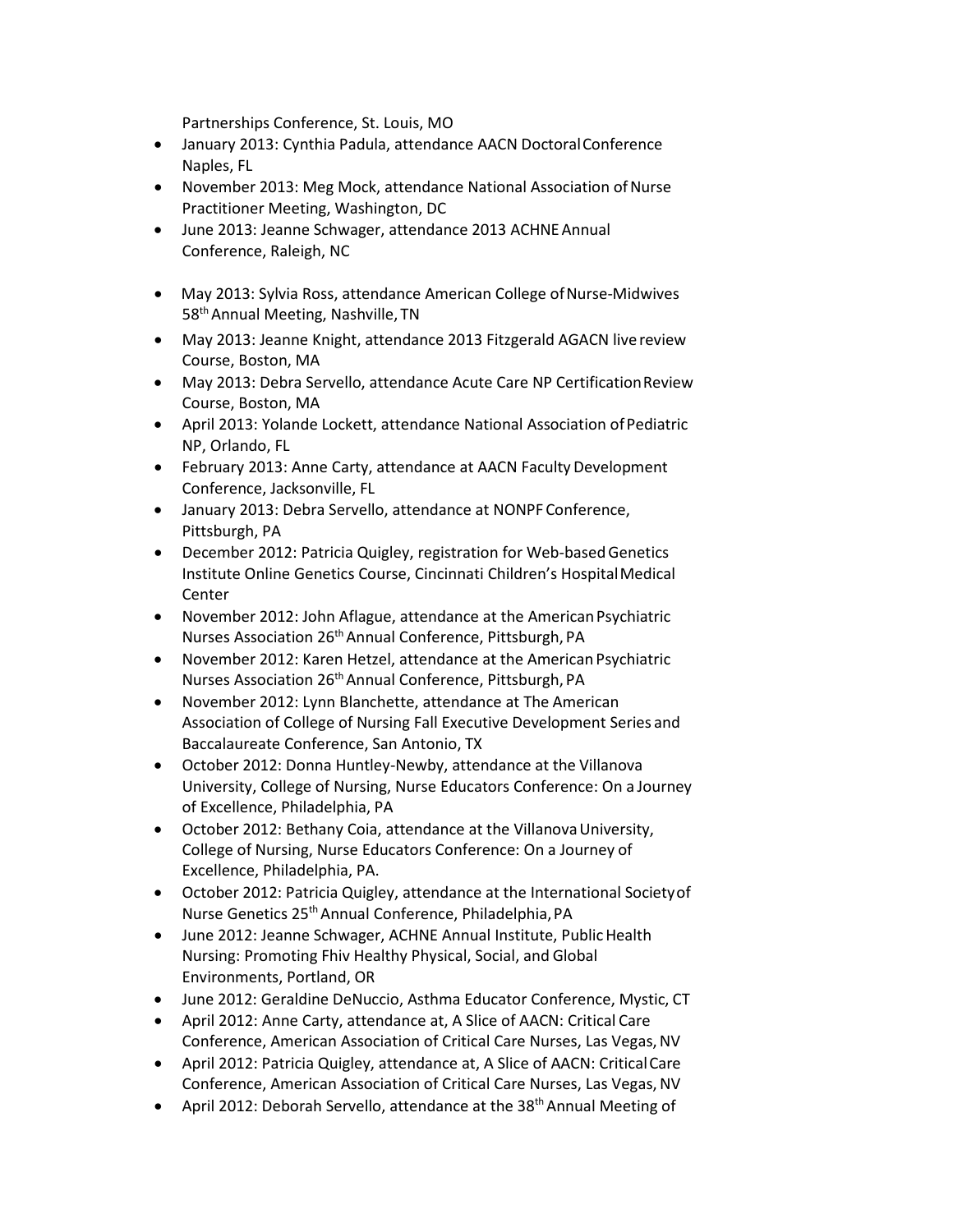the National Organization of Nurse Practitioner Faculties, Charleston, SC

- March 2012: Karen Hetzel, attendance at the 18<sup>th</sup> Network on Violence Against Women International Conference, Charlottesville, VA
- March 2012: Patricia Thomas, attendance at the AACN Masters Education Conference, Steering Change: Shifting Paradigms in Master's Nursing Education, San Antonio, TX
- February 2012: Claire Creamer, attendance at the NONPFConference, Charleston, SC
- December 2011: Bethany Coia, attendance at "Creative Teaching Strategies for the Nurse Educator", Providence, RI
- December 2011: Kiersten Brennan, attendance at "Creative Teaching Strategies for the Nurse Educator", Providence, RI
- December 2011: Sylvia Ross, ""Creative Teaching Strategies for the Nurse Educator", Providence, RI
- September 2011: Nancy Blasdell, invitational QSEN Conference,Seattle, WA
- September 2011: Annette Griffin invitational QSEN Conference,Seattle, WA
- August 2011: Judy Murphy, EMS Simulation Conference, Philadelphia, PA
- August 2011: Fatima Morel-Silva, EMS Simulation Conference, Philadelphia, PA
- February 2011: Anne E.S. Carty, AACN Annual Masters Conference, Scottsdale, AZ
- February 2011: Patricia Quigley, AACN Annual Masters Conference, Scottsdale, AZ
- January 2011: Nicole Smith, *America's Children in Peril* conference, Washington, DC
- November 2010: John Aflague, Psychopharmacology program, The Miriam Hospital
- November 2010: Karen Hetzel, Psychopharmacology program, The Miriam Hospital
- November 2010, Karen Hetzel, AACN Baccalaureate Conference, Orlando, FL
- November 2010: Patricia Malloy, Psychopharmacology program, The Miriam Hospital
- June 2011: Fatima Morel-Silva, Annual International SimulationLearning Resources Centers Conference, Orlando, FL
- July 2010: Judy Murphy, Emerging Technologies Conference
- July 2010: John Deckro, Emerging Technologies Conference
- April 2010: Patricia Quigley, invitational AACN conference -QSEN Institute
- April 2010: Allison Records, invitational AACN conference- QSEN Institute
- December 2009: Annette Griffin, ELNEC Critical Care Program
- November 2009: Yolande Lockett, AACN Baccalaureate Conference
- November 2009: Mary Byrd, receiving Innovation Award at AACN
- November 2009: Geraldine DeNuccio, webinar "Nursing Studentswith Disabilities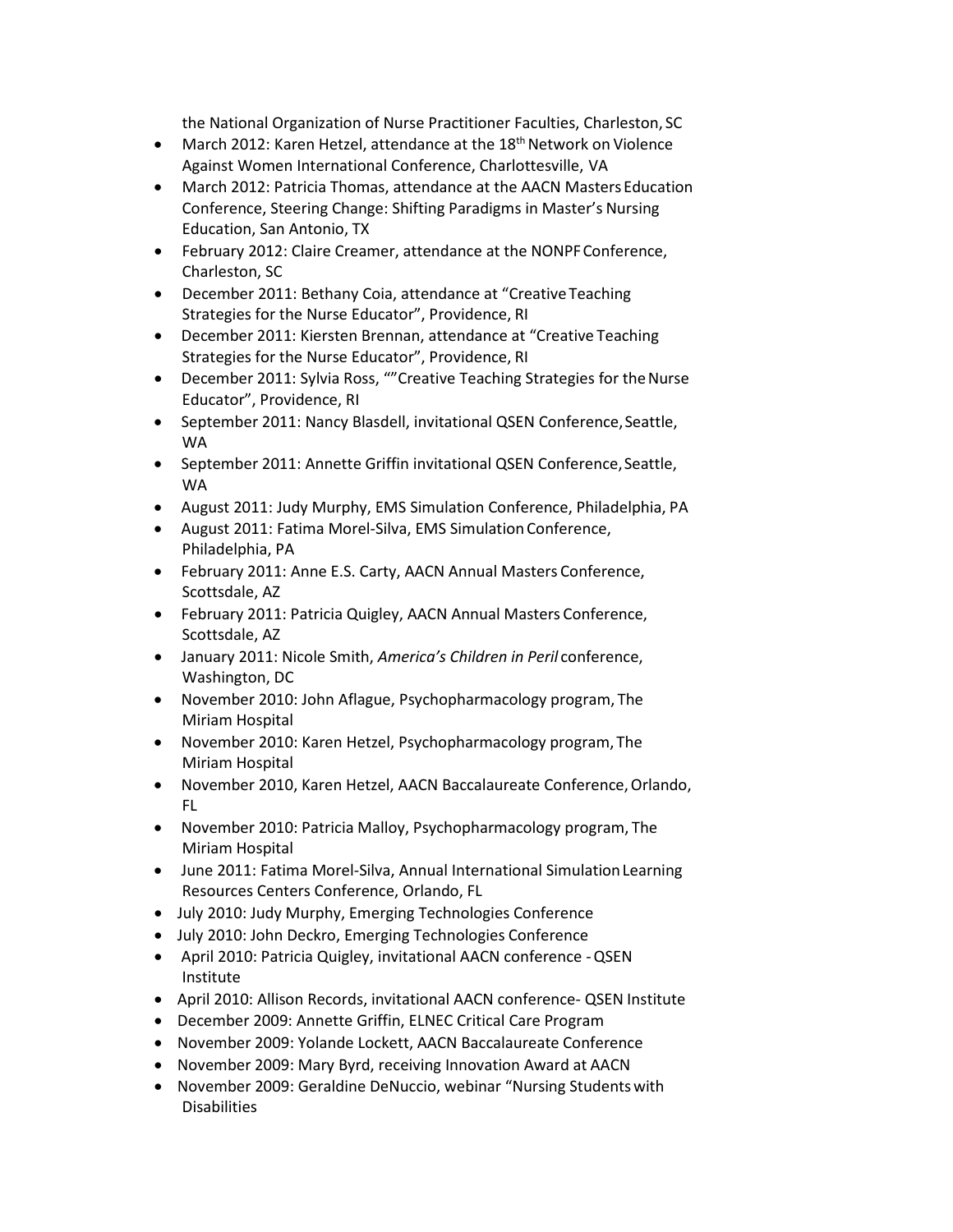- September 2009: Cynthia Padula, Invitational AACN Leadership Program
- September 2009: Patricia Quigley, NLN Summit
- March 2009: Cynthia Padula, AACN Masters Conference
- June 2008: Carol Peck, professional conference

## **Faculty Research Activity:**

• June 2017: Success Circle Project Supplies, D. Kutenplon

## **Faculty Development Workshops/SONEvents:**

- January 2020: Faculty workshop, "Revision of Current Student Warning System"
- October 2019: VA Partnership Meeting
- August 2019: Faculty workshop, "Social Determinants of Health and Strategic Planning"
- May 2019: Faculty workshop, "Inclusivity and LGBTQ+ concepts within RICSON to provide faculty and students w/ transferable skills in patient-centered care"
- January 2019: Faculty workshop: "Creating Safer Spaces for Diverse Identities and Expressions"
- August 2018 CCNE Workshop
- August 2015 SON Faculty Retreat
- May 2015 half full, llc
- May 2015 Purchased 18 copies of *The Digital Doctor*
- August 2014 SON Faculty Retreat Dr. Sheri Smith
- August 2014 SON Faculty Retreat
- August 2014 SON Faculty Retreat Printing
- January 2014: DEU Clinical Instructors Lunch
- August 2013: SON Faculty Retreat
- June 2013: *Health Care Informatics in Rhode Island: Building onSuccess*, Diane Skiba
- August 2012: SON Faculty Retreat *Strategic Planning and Writing inthe Discipline*
- August 2011: SON Faculty Retreat *Strategic Planning and Journalingin Nursing Education*
- May 2011: *Scholarship Workshop II*, Kathleen Heinrich, Consultant
- May 2011: *Review of SON Governance* with Mary Jo Kaplan, Consultant
- January 2011: *Scholarship Workshop* I, Kathleen Heinrich, Consultant
- September 2010: SON *Faculty Curriculum Workshop*
- May 2010: *Dedicated Education Unit Workshop*
- May 2010*: Simulation: Transforming Nursing Education by Creating aSafe Haven for Students and Patients using Simulation across the Curriculum (speaker expense)*
- January 2010: *Faculty Curriculum Workshop (refreshments)*
- November 2009: NLN webinar, "*From Resistance toRecognition: Acceptance of Nursing Students with Disabilities"*
- May 2009: VANA "*The Journey towards Nursing Excellence inMeeting Health Care Needs of Veterans" (D. Lippman)*
- October 2008: "*Preceptor Primer for Nurses"*, Homecoming CEU Program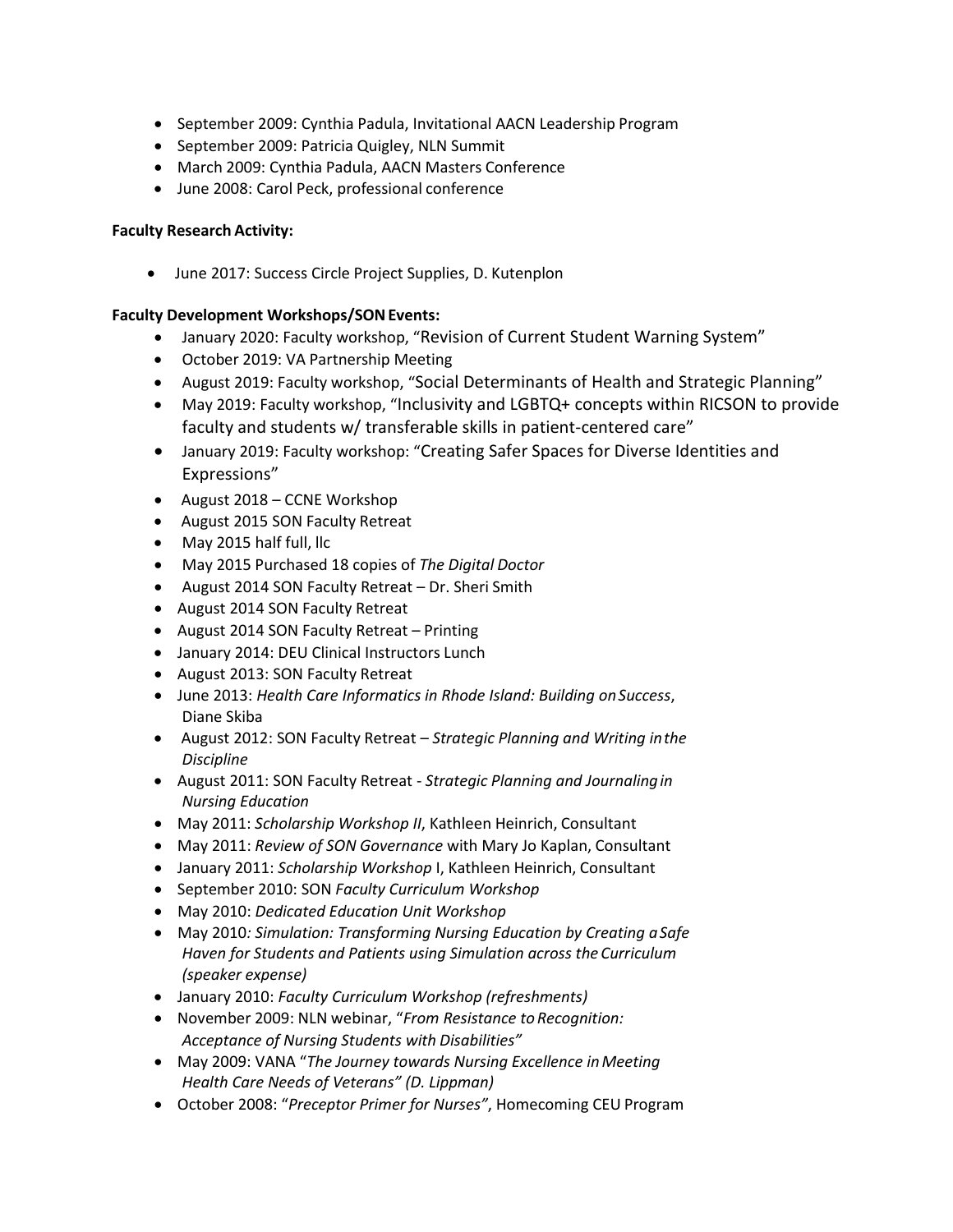• May 2008 *"SON Teambuilding Workshop" (C. Piatek)*

### **Student Presentations at Major Conferences:**

- April 2019 Melissa Maher, Mary Byrd, & Costello, J. (2019, April**).**  *Evaluation of an HPV vaccination program.* Poster presented at the Eastern Nursing Research Society Annual Meeting, Providence, RI.
- April 2019, Jean Salera-Vieira, Eastern Nursing Research Society 31<sup>st</sup> Annual Scientific Sessions. Providence, RI.
- September 2018, Garrison, M. Educational program for RNs on mechanical ventilation VTE prophylaxis. STTI Rising Star, Indianapolis, IN.
- September 2018, Kathleen Natareno, Disaster knowledge and awareness of nurses related to triage. STTI Rising Star, Indianapolis, IN.
- September 2018 Luke Rock. Assessment of the health promotion of undergraduate nursing students at Rhode Island College: A quantitative and qualitative analysis. STTI Rising Star, Indianapolis, IN.
- April 2016: Graduate student Renee Graham, "Perceived Barriers to Health Promotion Behavior of Women in Early Recovery from Alcohol Use Disorder", poster presentation, Eastern Nursing Research Conference, Pittsburgh, PA
- January 2016: Undergraduate student Bryan Healea, "Low Resource Mobile Simulations for the Classroom", presentation IMSH 2016 conference, San Diego, CA
- November 2015: Undergraduate student Justin Palmer, "Homecare Nurses' Experiences with Telemonitoring Systems" poster presentation, Sigma Theta Tau International Honor Society Conference, Las Vegas, NV
- November 2015: Undergraduate student Justin Palmer, "Homecare Nurses' Experiences with Telemonitoring Systems" poster presentation, Sigma Theta Tau International Honor Society Conference, Las Vegas, NV
- September 2014: Undergraduate student Mayumi Parker, "Rising Star" poster presentation, Sigma Theta Tau International Honor Society Conference, Indianapolis, IN
- March 2013: SNARI Convention table
- June 2010: Undergraduate student Lucia Napoli-Amado, "Military Kids: Exploring the challenges of deployment and strategies to provide crucial support" at ACHNE Conference, Washington, DC
- May 2010: Graduate student, Esperanza Gutierrez Undergraduate student Lori Ann Lima, "Utilization of nurses to promote positive health outcomes: Global Exemplars of HIV/AIDS prevention and treatment", at Prevention and Comprehensive Management HIV/AIDS/STI PUCE Conference, Ecuador
- September 2009, Graduate student Julia Twining (with Anne Sliney)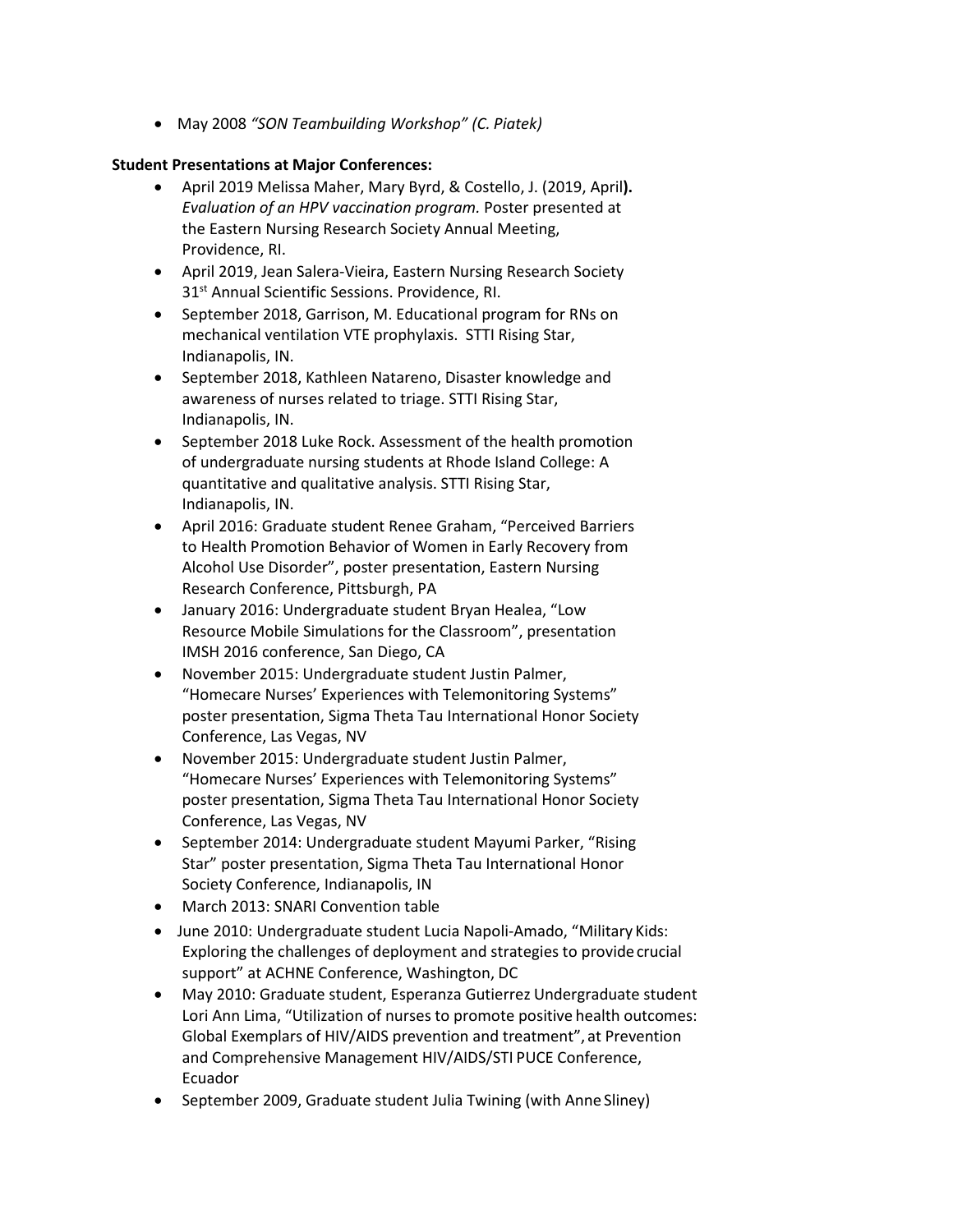"Faculty Capacity Development", Leading Change: BuildingHealthier Nations, Durban, South Africa

# **Professional Development for Students:**

- April 2020, 8 Students, attendance to AWHONN Spring Meeting, East Greenwich, RI
- November 2019, Stacey Bradey and Brittney O'Neale, attendance to Nurses at the Wheel
- October, 2019 Katelyn Case, attendance to 22<sup>nd</sup> Annual Meeting of the Public Health Association
- April 2019, Five Undergraduate Students, attendance to ENRS Providence, RI
- April 2019, Undergraduate Student Cody O'Rourke, training at Landmark Hospital, Woonsocket, RI
- March 2019, Three Undergraduate Students, attendance to 10th Annual Burn Symposium, Providence, RI
- March 2019, Graduate Students Denise Brennan and Ashlee Viveiros, attendance to AACN Conference, Washington, DC
- June 2018, Graduate students Ny Tran**,** Sarah Hurley, and Jacqueline Hurteau travel independent study experience in a health care clinic in Haiti
- April 2017, DNP Student Wendy Doremus, attendance Invitational Student Policy Summit, Washington, DC
- October 2016: Registration for 7 students to attend Sigma Theta Tau Delta Upsilon Chapter-at-Large Fall program
- September 2016: Undergraduate student Dorothy Emeline Allen, attendance Sigma Theta Tau International Leadershipconference, Indianapolis, ID
- September 2016: Undergraduate student Sherry DeMacedo,attendance Sigma Theta Tau International Leadership conference, Indianapolis, ID
- March 2016: Graduate student Mofoluso Agbelese, attendance Invitational AACN Student Summit, Washington, DC
- January 2016: Graduate student Beth Perry, travel independentstudy experience in a health care clinic in Haiti
- January 2016: Graduate student Renee Graham, travel independent study experience in a health care clinic in Haiti
- January 2016: Graduate student Justina Gonzalez, travelindependent study experience in a health care clinic in Haiti
- January 2016: Jocelyne de Gouvenain, supervising graduate students at a health care clinic in Haiti
- May 2015: Registration for four students to attend Spring Research Program and Business meeting Sigma Theta Tau Delta UpsilonChapter at Large
- October 2014: Registration for 10 students to attend Sigma Theta Tau Fall meeting
- October 2014: Registration for six students to attend Sigma Theta Tau Fall meeting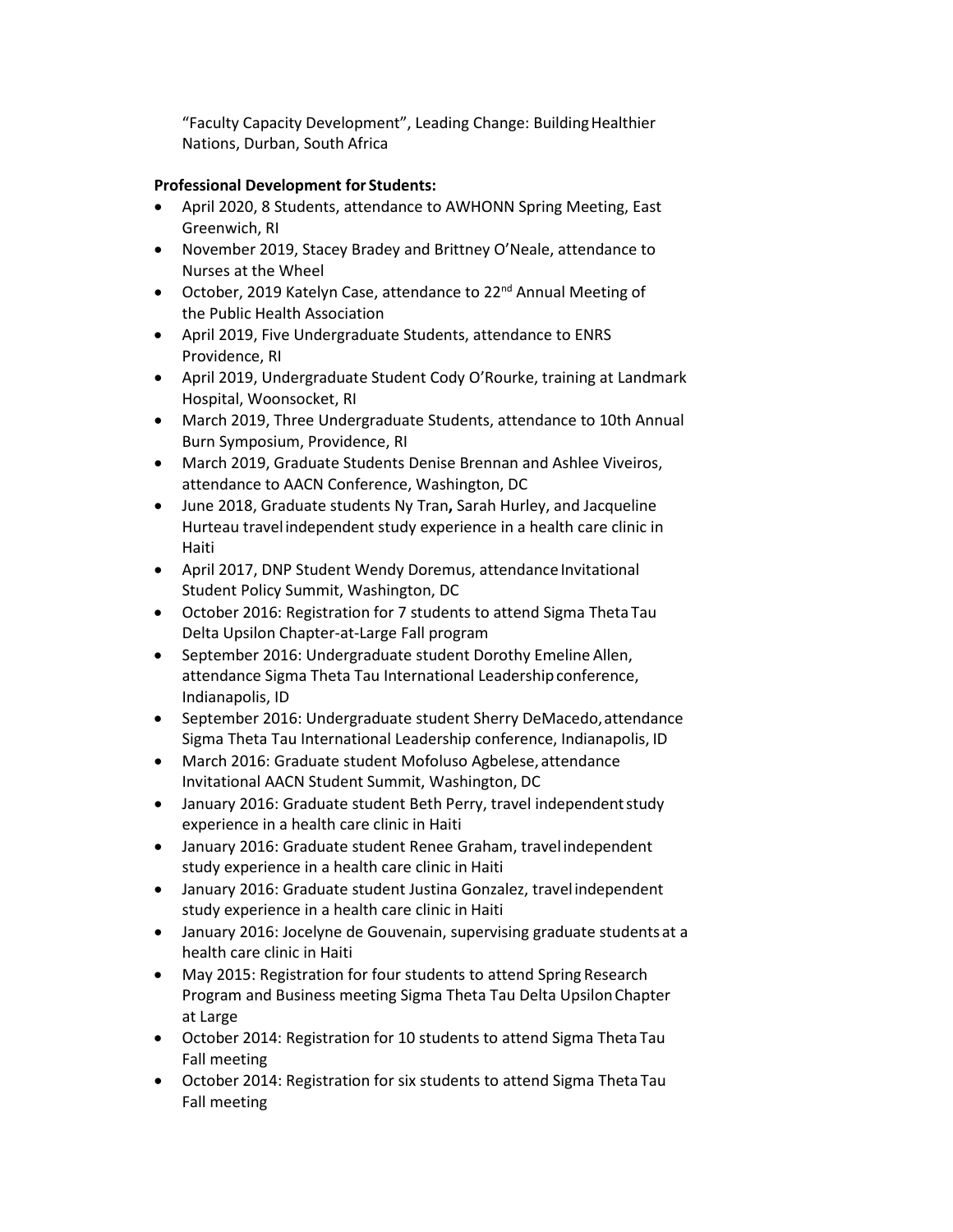- June 2014: MSN student Leslie Brown, Poster presentation at the ACHNE Annual Institute, San Antonio, TX
- December 2013: Registration for one student to attend Sigma ThetaTau Delta Upsilon Chapter-at large fall research meeting.
- December 2012: Registrations for four BSN students to attend the fall business and research meeting of Delta Upsilon Chapter-at-Large, Sigma Theta Tau International Honor Society of Nursing
- April 2011: Registrations for four RN to BSN students, Sigma ThetaTau, International Honor Society of Nursing Spring Meeting
- November 2010: Registration for RN students, RISNA Meeting
- April 2010, Graduate student, Susan DiBlasi AACN Student Policy Summit
- April 2010: Graduate student Margaret Dorazio, Update in Critical Care Conference
- March 2009: Graduate student Joan Walsh, Presentation at the Eastern Nursing Research Society Meeting

# **Student Activity Support:**

- January 2020 activity and dinner for Pre-Nursing Learning Community
- December 2019, cap and gown for student with financial need
- December 2019, ENRS membership for student attending upcoming conference
- April 2019: Sigma Theta Tau, International Honor Society, Honor Cords
- 2018 Pizza for Student Peer Mentoring Group
- April 2017: Sigma Theta Tau, International Honor Society, Honor Cords
- January 2017: Elsevier Review
- March 2017: Student Nursing Association (SNARI) Convention Raffle Basket
- September 2016: Sigma Theta Tau, International Honor Society, Honor Cords
- March 2016: Student Nursing Association (SNARI) Convention Raffle Baskets
- April 2015: Sigma Theta Tau, International Honor Society, Honor Cords
- March 2015: Student Nursing Association (SNARI) Convention
- January 2015: Jocelyn DeGouvenain, travel to Haiti
- October 2014: Sigma Theta Tau, International Honor Society, Honor Cords
- November 2013: Refreshments for SON Tutoring Center
- May 2013: Sigma Theta Tau, International Honor Society, Honor Cords
- November 2012: Banner for the Tobacco-Free SON project
- August 2012: Sigma Theta Tau, International Honor Society, Honor Cords